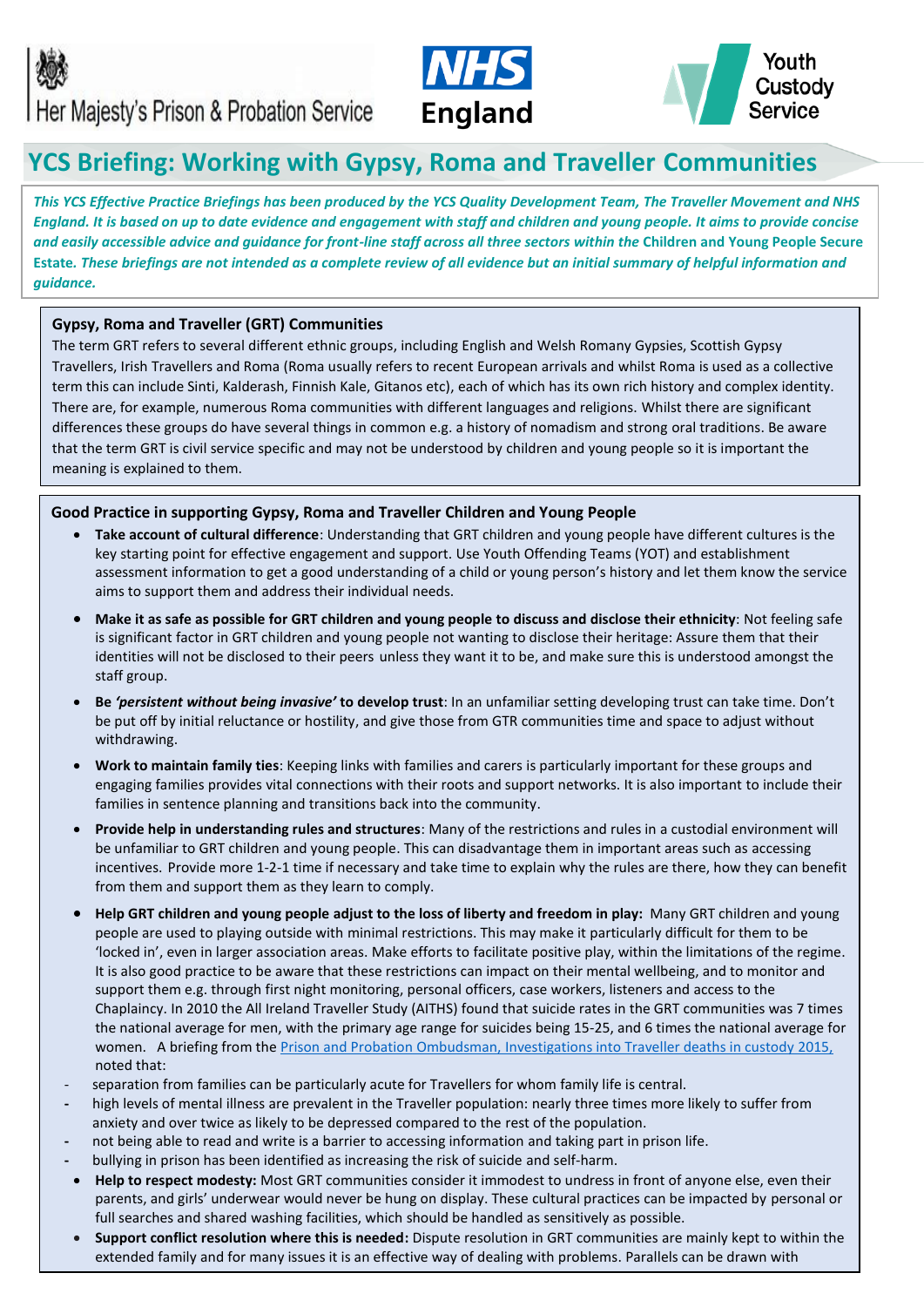# **Gypsy Roma and Traveller Communities**

Traditional travelling groups have lived in Great Britain and Ireland for centuries. They include diverse groups such as Romany Gypsies, Irish Travellers, and Scottish Gypsies and Travellers.

Like other minority ethnic groups, Gypsy, Roma and Traveller communities have their own languages, traditions and customs that guide their way of life, which are passed on through the generations. Within all groups cultural values are strong, with emphasis on the extended family supporting each other: *'who we are is in our culture, our blood and our rearing'*<sup>1</sup> .

There are some values, beliefs and practices that GRT communities have in common:

- A history of, or current nomadism.
- Greater self-reliance/independence, such as selfemployment.
- High importance placed on children, family and relatives.
- Importance placed on family, community, gatherings and celebrations.
- Strong oral tradition.
- Strong emphasis placed on tidiness and cleanliness.
- Clear, traditional gender roles.<sup>2</sup>

It is important, however, to recognise that there can be significant cultural and practical differences between the different groups e.g. Roma experience very different barriers to access as they may not speak English or be familiar with rules and processes.

The extent of these communities may not be fully known. The Traveller movement publication *'The Last Acceptable Form of Racism'* found that 76% of those who participated in its work, had hidden their ethnicity to avoid discrimination. <sup>3</sup>

## **GRT Representation in the YCS Estate**

In 2017/18 11% of CYP in the Children and Young People Secure Estate identified as GRT. This figure is high when compared with the 2011 census data, where this group represents 0.1% of the population<sup>4</sup>. It is likely, however, that it underrepresents the numbers of GRT children and young people within the estate as not all will disclose their ethnicity willingly.

Almost 50% of GRT children and young people in the Young Offender Institutes identified as having a disability, compared with 17% of the non-GRT population. 5

# **GRT Views of Safety with the Secure Training Centres (STC) and Young Offender Institutes (YOI)**

The Traveller Movements Publication, [Overlooked and](https://travellermovement.org.uk/phocadownload/userupload/criminal-justice/Overlooked-and-Overrepresented-Gypsy-Traveller-and-Roma-children-in-the-youth-justice-system.pdf)  [Overrepresented: Gypsy, Traveller and Roma children in](https://travellermovement.org.uk/phocadownload/userupload/criminal-justice/Overlooked-and-Overrepresented-Gypsy-Traveller-and-Roma-children-in-the-youth-justice-system.pdf)  [the youth justice system](https://travellermovement.org.uk/phocadownload/userupload/criminal-justice/Overlooked-and-Overrepresented-Gypsy-Traveller-and-Roma-children-in-the-youth-justice-system.pdf) (December, 2016), found that GRT children and young people (CYP) reported the following:

*In STCs:*

- A quarter had felt unsafe on their first night, compared to 12% of other CYP, and 40% had felt unsafe at some point, compared to 22% of other CYP.
- 42% felt threatened or intimidated by other CYP, compared to 15% of other CYP, with 37% having had their property or canteen taken from them, compared to 7% of other CYP.
- 30% of GRT children and young people were afraid to make a complaint for fear of what would happen to them if they did, compared to 14% of other CYP.

## *In YOIs*

- 57% reported feeling unsafe at some point.
- Over half reported having been victimised by other children, compared to a third of other CYP.
- GRT children and young people were three times more likely to have their property or canteen taken, compared to other CYP.
- They were more likely, 36% compared to 22% of other CYP, to state that they felt staff would take them seriously if they reported they were being victimised.

(*Although the report referenced did not include the SCH estate it would be important for that sector to also recognise the potential for this group to feel unsafe and be victimised*)

## **Breaking the Myths**

While historically GRT communities have lived a nomadic life style, 90% now live in traditional forms of housing.

Strict codes of cleanliness, learnt over centuries of nomadic life, exist. Concepts on which GRT communities place strong emphasis on being *'ritually clean'* and place strict guidelines, for example, on what objects can be washed in what bowls and that animals sleep outside. In custody this may present itself in having separate bowls for washing the body and washing dishes.

 $\overline{a}$ 

<sup>&</sup>lt;sup>1</sup> [The Last Acceptable Form of Racism. 2017 Traveller Movement](https://travellermovement.org.uk/phocadownload/userupload/equality-human-rights/last-acceptable-form-of-racism-traveller-movement-report.pdf)

<sup>&</sup>lt;sup>2</sup> Show Racism the Red Card - Gypsy, Roma and Traveller Children in the Welsh [School System](https://www.theredcard.org/news/2009/07/09/gypsy-roma-and-traveller-children-in-the-welsh-school-system) (Tina Simbo, Lizz Bennet and Laura Pidock, July 2009) <sup>3</sup> [The Last Acceptable Form of Racism. 2017 Traveller Movement](https://travellermovement.org.uk/phocadownload/userupload/equality-human-rights/last-acceptable-form-of-racism-traveller-movement-report.pdf)

<sup>4</sup> Office for National Statistics (2014) *What does the 2011 census tell us about the characteristics of Gypsy or Irish*

*Travellers in England and Wales?* London: ONS.

<sup>5</sup> [Children in Custody Report 2017-18](https://www.justiceinspectorates.gov.uk/hmiprisons/wp-content/uploads/sites/4/2019/01/6.5164_HMI_Children-in-Custody-2017-18_A4_v10_web.pdf)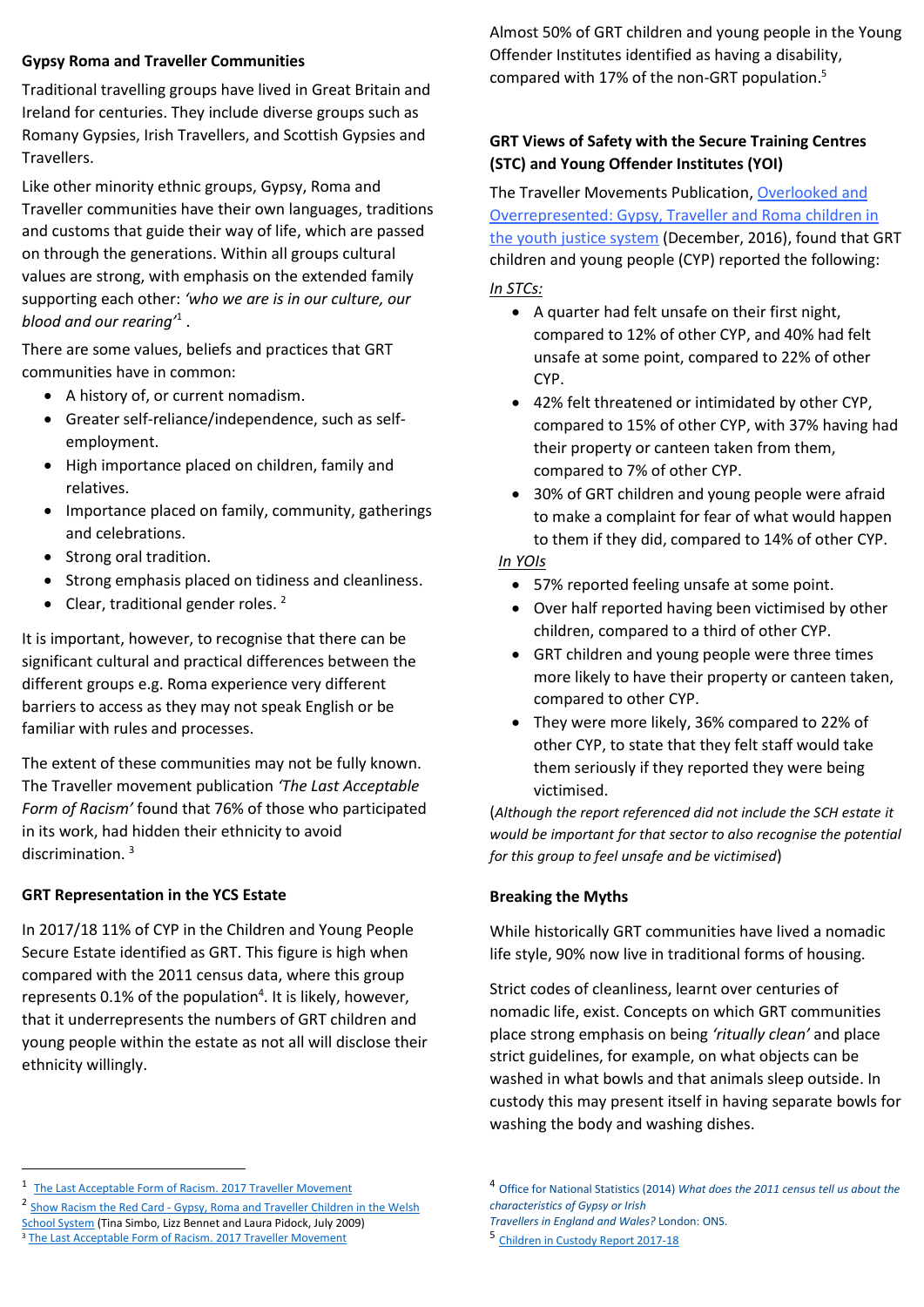Parents have the same legal obligations to educate their children as other parents including having the legal right to educate at home. A nomadic life and family responsibilities placed on children sometimes mean school attendance is sporadic and they leave earlier than they should.

If living on a local authority or privately-owned sites, GRT communities pay council tax, rent, gas, electricity, and all other charges, in the same way as other households.

GRT communities have a right to lead a nomadic lifestyle, but there are insufficient authorised sites to accommodate this. Many traditional stopping places and LA/private sites have closed in the last ten/twenty years which has worsened the situation leading more people to set up unauthorised encampments.

Traditional work includes seasonal agricultural labour, peddling, basket making, and horse dealing. Other work includes landscaping, gardening, laying tarmac, motor trading, scrap metal dealing, tree felling, teaching, academic and public-sector workers, as well jobs in the entertainment industry.

# **The Public-Sector Equality Duty**

The [Public Sector Equality Duty](https://www.mind.org.uk/workplace/influence-and-participation-toolkit/how/planning/diversity-and-difference/) makes clear that public bodies have a duty to have due regard to advancing equality and fostering good relations between protected groups. This includes challenging and addressing discrimination wherever it is found. GRT communities face a range of discrimination in the UK and this should inform the way establishments engage with GRT children and young people.

# **Supporting GRT Children and Young People**

Be *'persistent without being invasive'* in order to develop trust: In an unfamiliar setting developing trust can take time so have a range of mechanisms to gather feedback (group sessions, one-to-one', questionnaires). Don't be put off by initial reluctance or hostility and give GRT children and young people time and space to adjust without withdrawing. It is also important not to make assumptions that GRT children and young people know each other or are connected: Treat each child as an individual and *'don't ''they'' or ''group'' us'*. 6

When GRT children and young people take the time to show you family photos, spend the time listening - this is a sign they are starting to trust you as their family is very important to them.

A 2007 study of GRT children and young people found that 63% had been subject to bullying and 86% had received racist comments in the community.<sup>7</sup> Have an anti-bullying policy in place and continue to encourage staff to

 $\overline{a}$ 

challenge all bullying appropriately, swiftly and consistently [\(Building Bridges Framework](https://assets.publishing.service.gov.uk/government/uploads/system/uploads/attachment_data/file/789861/building-bridges-positive-behaviour-framework.pdf) see 5.7).

Don't be afraid to have discussion around room or unit moves. If they have come from a nomadic background this may help them adapt in custody better.

Recognise that perceived educational ability may reflect family responsibilities and travelling, not a lack of desire to learn. GRT children and young people may be willing to engage with education, if given the right opportunities and support. They might be embarrassed by their lack of or limited literacy and numeracy which may manifest itself in a reluctance to engage in formal education, disruption or behaviour perceived as aggressive. Admitting their struggles with education may feel like a weakness. Building relationships prior to classes and holding conversations privately can offset and reduce some of these reactions. Encourage cross-cultural learning without pointing out GRT identities unless they are happy for you to do so. Even then, ensure that prior conversations are held so that they are comfortable with the planned content of the session etc. This helps:

- Children and young people learn about themselves and each other;
- Encourage confidence by breaking down barriers, such as stereotypes, prejudices and preconceptions. (cultural evenings/exchange opportunities, mythbusting, workshops etc.;
- Build trust, as differences are explored and cooperation is supported. <sup>8</sup>

Help support GRT children and young people when they wish to keep their room tidy and possessions safe and enable them to adhere to cleanliness codes.

Feedback from GRT communities suggests education and training that catches their interest will be far more effective in engaging them. Modular learning, with rewards at the end of each module, is also a helpful way of encouraging them to succeed, and is also a good mechanism for those who have a range of time scales for their sentence. Support with literacy can also make a significant difference for some GRT children and young people.

Offer them opportunities to engage in physical exercise and cultural activities. Many GRT children present as hyper-active as they are used to playing outside a lot. Consider alternative ways to allow this energy to be used constructively.

Think about how to work to engage children and young people and seek their views on how they can meet the needs of GRT individuals: Feedback from GRT communities suggests that GRT CYP may not want to meet together in a forum and may prefer to meet with wider groups or be consulted individually. The important thing is to have the

<sup>6</sup> Feedback given at the Travellers Movement Conference 2019

<sup>&</sup>lt;sup>7</sup> This is Who We Are: A study of the views and identities of Rroma, Gypsy and [Traveller young people in England \(The Children's Society, 2007\).](https://www.childrenssociety.org.uk/sites/default/files/tcs/research_docs/This%20is%20who%20we%20are%20-%20A%20study%20of%20the%20experiences%20of%20Rroma%2C%20gypsy%20and%20traveller%20children%20throughout%20England.pdf)

<sup>8</sup> [The 10 Benefits of Cross Cultural Training](http://www.odrnews.com/7869.php) - (Neil Payne MD of Kwintessential 2019)